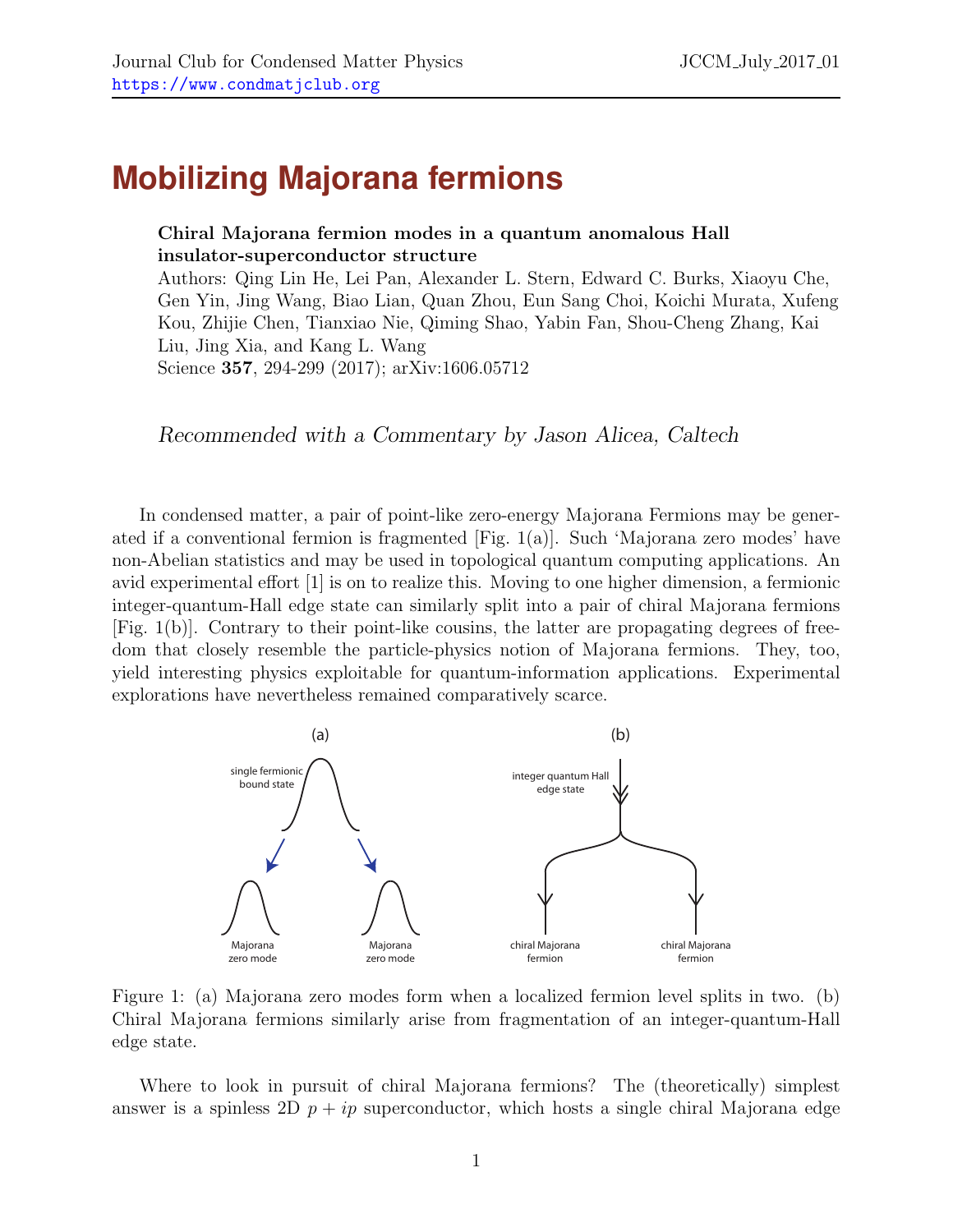state. Nature has not been forthcoming, however, with realizations. Helium-3 and strontium ruthenate may come close, but are neither spinless nor naturally 2D [\[2\]](#page-2-1). Progress instead appears to require an 'engineering' approach that bootstraps off of existing materials—similar to the strategy deployed for point-like Majorana zero modes.

Many blueprints for engineering spinless 2D  $p + ip$  superconductivity have appeared over the last decade. Of interest here is the proposal from Qi, Hughes, and Zhang [\[3\]](#page-2-2) that exploits the transition between an insulator and a  $\nu = 1$  integer quantum Hall state in a 2D electron system. Qi et al. showed that upon coupling the 2D electron system to a bulk superconductor, the transition generically widens into an extended spinless 2D  $p + ip$  phase; see Fig. [2\(](#page-1-0)a). Prospects for implementation rose considerably with the subsequent demonstration of a quantum anomalous Hall state—which is topologically equivalent to a  $\nu = 1$  phase—in magnetically doped thin-film topological insulators [\[4\]](#page-2-3). In currently available samples a relatively small field  $\sim 0.1$ T suffices to toggle the thin film between an insulator (driven by inter-surface tunneling) and a quantum anomalous Hall state (driven by exchange with field-polarized ferromagnetic domains). Coating the film's surface with a superconductor should then open a field-tunable window to a spinless  $2D p + i p$  phase. Importantly, the modest required field scale allows quantum-Hall physics and superconductivity to peacefully coexist.



<span id="page-1-0"></span>Figure 2: (a) The transition between an insulator and a  $\nu = 1$  integer quantum Hall state broadens into an extended spinless 2D  $p + ip$  phase upon introducing superconductivity [\[3\]](#page-2-2). (b) Schematic setup studied by He et al. consisting of a magnetically doped thin-film topological insulator overlayed with a superconductor in the central region. The conductance G referred to in the text corresponds to current flowing between the left and right regions. (c) Configuration where the outer regions form quantum anomalous Hall states while the middle forms a spinless 2D  $p + ip$  superconductor. Note the fragmenting of the quantum Hall edge states into chiral Majorana fermions [consistent with Fig. [1\(](#page-0-0)b)], which leads to a quantized conductance  $G = \frac{1}{2}$ 2  $e^{\hat{2}}$  $\frac{e^2}{h}$  as observed by He et al.

In the highlighted paper, He et al. experimentally pursue this strategy using the setup in Fig. [2\(](#page-1-0)b). A niobium superconductor coats the central region of a magnetically doped thinfilm topological insulator; uncoated regions to the left and right essentially serve as probing leads. Various regimes are possible depending on the applied magnetic field. Figure  $2(c)$  $2(c)$ shows the most interesting case wherein the 'leads' form quantum anomalous Hall states while the central region forms a spinless  $p+ip$  superconductor with chiral Majorana edge states. In this regime the device's two-terminal conductance is predicted to be  $G = \frac{1}{2}$ 2  $e^2$  $\frac{e^2}{h}$  [\[5,](#page-2-4) [6\]](#page-2-5), where the